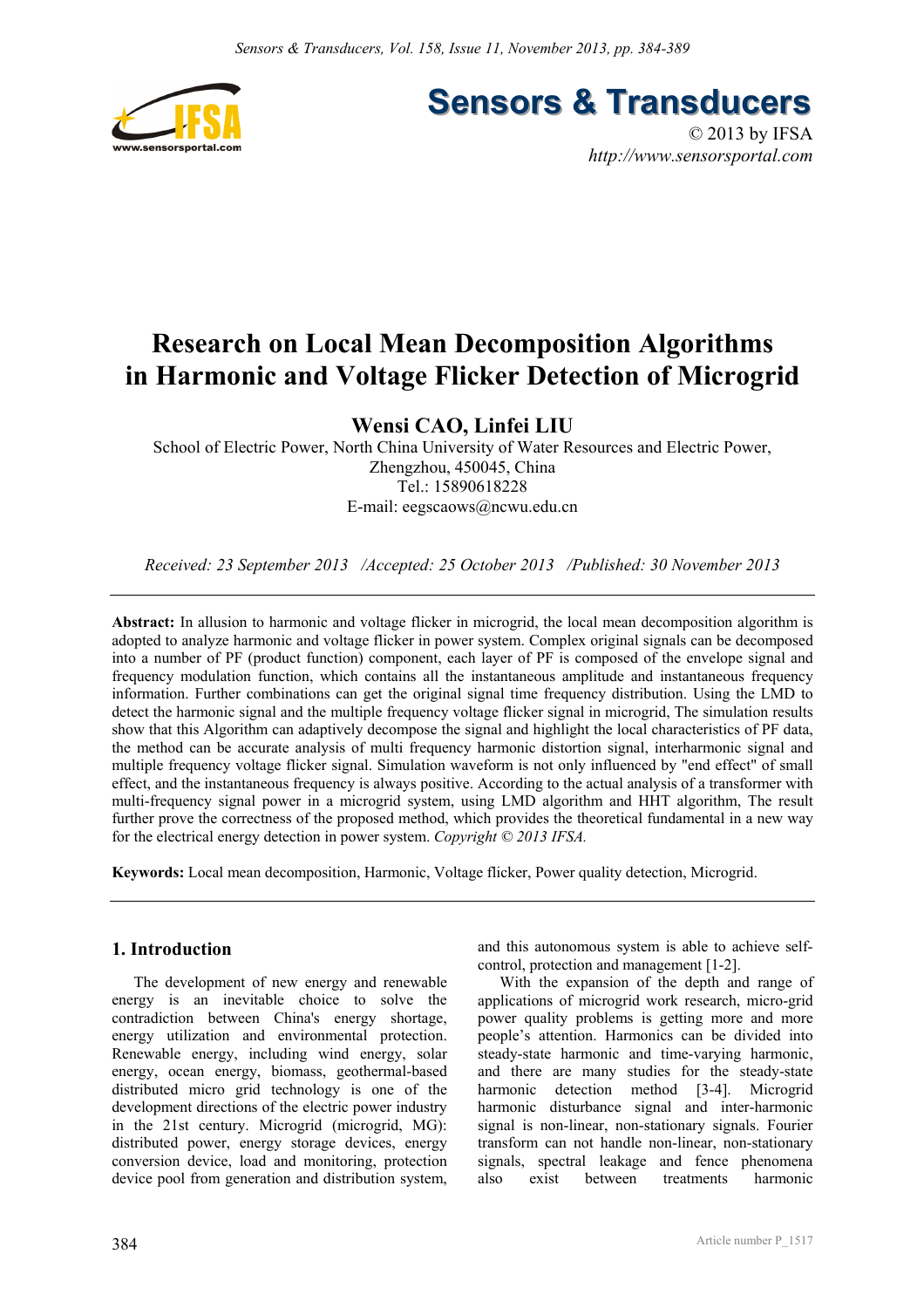shortcomings [5-7]; Analysis of non-linear, nonstationary signals wavelet theory has many limitations, must construct divide strict and energy concentration wavelet basis; HHT power quality detection methods achieved good results, but the decomposition of the modal experience using a cubic spline interpolation fitting the envelope signal is easy to appear envelope, owe envelope phenomenon; HHT in the excessive number of "screening" led to the end effect of pollution throughout the data segment and the instantaneous frequency based HHT time frequency analysis methods often appear to be negative is a physical phenomena which is difficult to explain [8-9].

Jonathan Smith proposed a new adaptive timefrequency analysis method local mean decomposition (local mean decomposition LMD) in 2005 [10]. LMD time-frequency analysis method is to decompose the original signal into a series of product function group (the Product Function, PF), the layers PF by the envelope signal and pure FM signal is composed of two parts, they contain all of the instantaneous amplitude and instantaneous frequency information, the further combination when you can get the original signal frequency distribution. The LMD method has been successfully applied to the detection of EEG, the instantaneous frequency of the signal extraction and mechanical fault diagnosis [11-12]. This is the first time local mean decomposition (LMD) applied to the power system micro grid harmonic disturbance signal and inter-harmonic signal detection, by simulation experiment verify the effectiveness of the method.

# **2. Local Mean Decomposition Principle**

#### **2.1. Local Mean Decomposition Algorithm**

Local mean decomposition can decompose any complicated signal into a number of the PF component which has a certain physical meaning and, each PF component by the plain envelope signal and FM signal integrated. For a signal *x(t)*, the decomposition step is as follows [13-14]:

**a)** To determine the signal  $x(t)$  of all local extreme point *ni*.

**b**) Through each extremum point  $n_i$ , calculate any two adjacent local extreme point mean *mi* and the value of the envelope estimate *ai*

$$
m_i = (n_i + n_{i+1})/2 \tag{1}
$$

$$
a_i = |n_i - n_{i+1}|/2 \tag{2}
$$

Connect the adjacent local mean point mi and  $m_{i+1}$  with broken line, and then conduct smooth handling by using the moving average method to get the local mean function  $m_{11}(t)$ . Connect each adjacent envelope estimate values  $a_i$  and  $a_{i+1}$  with broken line, and then conduct smooth handling by using the

moving average method to get the envelope estimate function  $a_{11}(t)$ .

**c)** Separate the local mean function  $m_{11}(t)$  from the original signal  $x(t)$ , and obtain the signal  $H_{11}(t)$ :

$$
h_{11}(t)=x(t)-m_{11}(t) \tag{3}
$$

**d**) Divide  $h_{11}(t)$  by the envelope estimate function  $a_{11}(t)$ , Get the FM signal  $s_{11}(t)$ :

$$
s_{11}(t)=h_{11}(t)/a_{11}(t) \tag{4}
$$

Determine whether the  $s_{11}(t)$  is a pure FM signal, the determination condition is to repeat the above steps for  $s_{11}(t)$ , get the envelope estimation function  $a_{12}(t)$  satisfies the  $a_{12}(t)=1$ , and if not satisfy described and  $s_{11}(t)$  is not a pure FM signal and then repeat n times until  $s<sub>1n</sub>(t)$  is a pure FM signal, i.e.  $s<sub>1n</sub>(t)$  the envelope of the estimation functions satisfy  $a_{1(n+1)}(t)=1$ , so:

$$
\begin{cases}\nh_{11}(t) = x(t) - m_{11}(t) \\
h_{12}(t) = s_{11}(t) - m_{12}(t) \\
\vdots\n\end{cases}
$$
\n(5)  
\n
$$
h_{1n}(t) = s_{1(n-1)}(t) - m_{1n}(t)
$$
\n
$$
\begin{cases}\ns_{11}(t) = h_{11}(t)/a_{11}(t) \\
s_{12}(t) = h_{12}(t)/a_{12}(t) \\
\vdots\n\end{cases}
$$
\n(6)

Conditions for iterative terminated:

 $\overline{a}$  $\frac{1}{2}$ 

$$
\lim_{n \to \infty} a_{1n}(t) = 1 \tag{7}
$$

In practical application, in order to avoid excessive decomposition number, we can set a disturbance ∆, the iteration will end when  $1-\Delta \leq a_{1n}(t) \leq 1+\Delta$ .

 $\int s_{1n}(t) = h_{1n}(t)/a_{1n}(t)$ 

**e)** Multiply the iterative process envelope estimation function, get the envelope signal  $a_1(t)$ :

$$
a_1(t) = a_{11}(t)a_{12}(t)\cdots a_{1n}(t) = \prod_{k=1}^{n} a_{1k}(t) \qquad (8)
$$

**f)** Obtain the formula (8) in the envelope signal  $a_1(t)$  and pure FM signal  $s_{1n}(t)$  multiplied, to obtain the original signal  $x(t)$ , as a PF component:

$$
PF_1(t) = a_1(t) s_{1n}(t)
$$
 (9)

The first PF component contains the highest frequency component of the original signal.

**g)** Separate PF1(T) from the original signal x(t) to get  $u_1(t)$  as a new data to repeat the above steps, the cycle k times until  $u_k(t)$  is a monotonic function so far.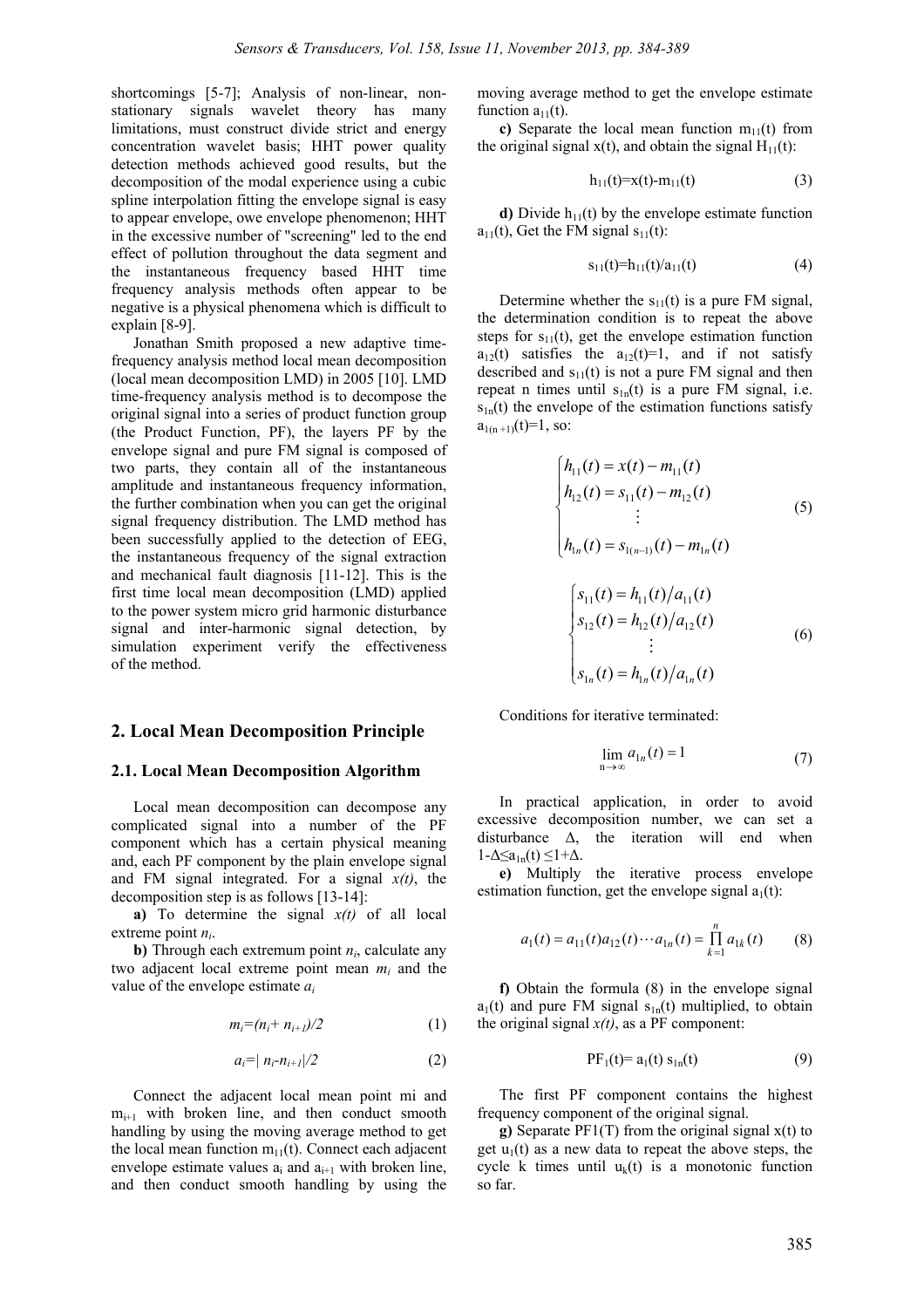$$
\begin{cases}\n u_1(t) = x(t) - PF_1(t) \\
 u_2(t) = u_1(t) - PF_2(t) \\
 \vdots \\
 u_k(t) = u_{k-1}(t) - PF_k(t)\n\end{cases}
$$
\n(10)

As can be seen from the above steps, the original signal can be reconstructed by  $u_k(t)$  and all PF components, i.e.:

$$
x(t) = \sum_{i=1}^{k} PF_i(t) + u_k(t)
$$
 (11)

## **2.2. Based on the Instantaneous Frequency of the LMD Strike**

By formula (11), the signal is decomposed into a number of PF component and, each PF components represented by the pure envelope signal a(t) and pure FM function *s(t)=cosφ(t)*, its frequency f can be pure FM function s(t) directly solve, namely:

$$
\varphi(t) = \arccos(s(t))\tag{12}
$$

Expand the formula (12) and the derivative can be calculated the instantaneous frequency of s(t), the corresponding component of the instantaneous frequency of the PF. s(t) values between  $\pm 1$ , if s(t) value is approximately equal to  $\pm 1$ ,  $\pm 1$  instead because it is derived by the derivative of the cosine function of the instantaneous frequency of the PF. This method of obtaining frequency is intuitive and simple, referred to as "direct method", and compared to the method of the instantaneous frequency of HHT transform strike to strike the instantaneous frequency of the "direct method" is always a positive value, does not appear HHT negative frequencies phenomenon.

# **3. Detection and Analysis Based on the LMD Microgrid Harmonics and Voltage Flicker Signal**

## **3.1. Causes of Micro-Grid Harmonics and Voltage Flicker**

Fig. 1 is a typical micro-grid structure diagram, photovoltaic, fuel cell and micro turbine power electronics connected to the alternating current (AC) busbar through interface micro network, small wind turbine is directly connected to the micro grid. Micronetwork system uses a hierarchical control strategy, and allows micro-network as part of the distributed power grid supply to large power grids. Micro grid through the point of common coupling (point of common coupling PCC) connects the main grid.



**Fig. 1.** Structure of typical micro-grid.

Harmonics generated in the micro grid is a harmonic of the generated harmonics and micronetwork within the power electronic components by the distributed power generation system includes many distributed power itself. Micro-grids contain nonlinear load and a lot of power electronic equipment, these deflector charged with the important task of load switching and power transfer, but its operation will cause the grid voltage and current waveform distortion, cause harmonics and inter-harmonics pollution. Nonlinear load current of amplitude, phase, and waveform changes, and contains a large number of harmonics and interharmonics ingredients. For wind turbines, the volatility of the fans to contribute Fans to contribute due to changes in wind speed and wind turbine tower shadow, the fluctuation precisely in to be able to generate the voltage flicker the frequency range (below 25 Hz). Power transient disturbance and continued volatility are easily caused, resulting in voltage fluctuation and flicker. Motor, rolling mill, electric arc furnace, electric locomotives belong impact load, at run time, such as the load will make the grid voltage is unstable, resulting in a slow or rapid voltage fluctuation. Such impact load characteristics vary, thereby generating the flicker also varies.

#### **3.2. Micro-Grid Harmonic Signal Detection**

Analysis the PCC point harmonic current signal  $x(t)$  of the micro grid [15]. Harmonic of PCC point and inter-harmonic current signal mathematical expression as follows:

$$
\begin{cases}\n2\sin(100\pi) + 1.2\sin(220\pi), 0 \le t < 0.2 \\
2\sin(100\pi) + 0.7\sin(480\pi), 0.2 \le t < 0.3 \\
2\sin(100\pi) + 0.5\sin(800\pi), 0.3 \le t < 0.4\n\end{cases}
$$
\n(13)

The current waveform of the signal  $x(t)$  is shown in Fig. 2, the sampling frequency is 3200 Hz, disturbance quantity ∆=0.001. To verify the advantages of the LMD, the endpoint is not doing the processing; The LMD correlation waveform analysis is shown in Fig. 3.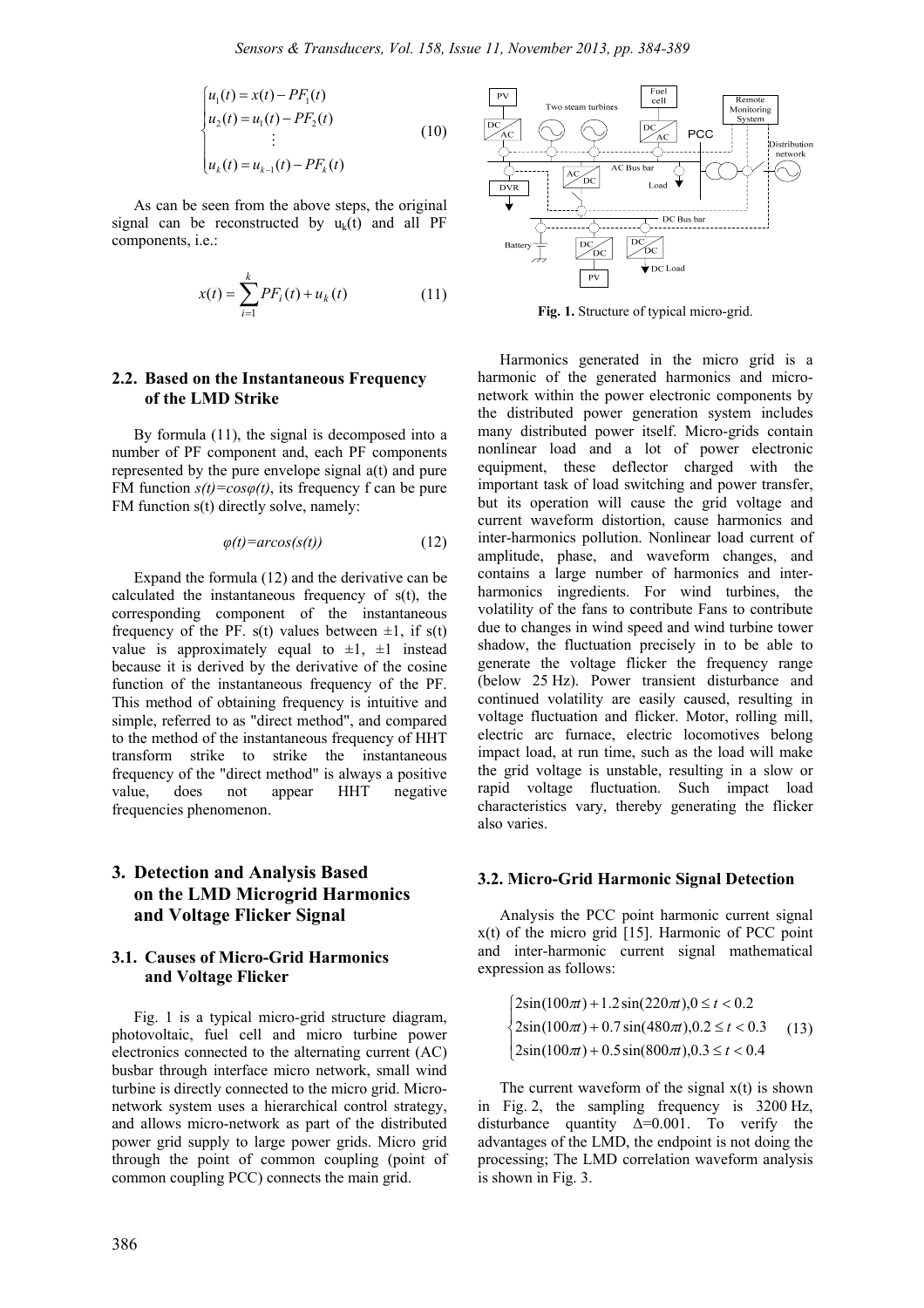

**Fig. 2.** Micro-grid time-varying inter harmonic signal.



(a) Inter harmonic signal frequency.



(b) Inter harmonic signal amplitude.

**Fig. 3.** Inter-harmonic time frequency signal analysis in microgrid based on LMD.

Fig. 3(a) shows that the inter-harmonic frequencies in the  $0-0.2$  s  $110$  Hz  $0.2-0.3$  s as 240 Hz, 0.3-0.4 s for 400 Hz; Fig. 3(b) shows that the harmonic amplitude  $0-0.2$  s  $1.2$  V,  $0.2-0.3$  s to  $0.7$  V, 0.3-0.4 s for 0.5 V. And compare literature [23] the HHT obtained experimental waveform can find that even if the endpoint LMD analysis inter harmonic is not be processed, the decomposition of the waveform end effect is small, the reason LMD decomposition signal average slip fitting envelope, avoid a HHT cubic interpolation prone to over-the envelope or owe envelope phenomenon; Minus the envelope function "screening" than an intrinsic mode process and HHT, LMD get a PF component divided by the envelope function "screening". The number is significantly larger than the HHT get an intrinsic mode "screening" the number of components is less "Screening" the fewer the number, the less light the endpoint effect inward pollution data.

# **3.3. Microgrid Voltage Flicker Signal Detection**

Microgrid with wind turbines and impact loads such as motors, rolling mill, electric arc furnace, electric locomotive, will cause the micro grid voltage flicker, usually the voltage fluctuations in the frequency range 0.01~35 Hz. Voltage flicker signal can be expressed as:

$$
S(t) = \left[ A_0 + \sum_{m=1}^{k} A_m \cos(\omega_m t) \right] \cos(\omega t), \quad (14)
$$

where  $A_0$  is the frequency fundamental voltage amplitude;  $A_m$  constitute the amplitude of the harmonics of the flicker signal; ω frequency angular frequency;  $\omega_{\rm m}$  to constitute the angular frequency of

the flicker signal harmonics,  $v(t) = \sum_{m=1} A_m \cos(\omega_m t)$ *k m*  $v(t) = \sum A_m \cos(\omega_m t)$ 1  $cos(\omega_{m}t)$  is

flicker envelope signal.

Fig. 4(a) is a multifrequency voltage flicker waveform of a signal, the corresponding expression is:

$$
S(t) = (10 + 1.2 \cos(10\pi) + \cos(20\pi) +2 \cos(40\pi + \pi/6)) \cos(100\pi)
$$
 (15)

This article through strike a signal maximum point of the envelope of v(t), then its LMD analysis, the sampling frequency of 3200 Hz, the frequency and amplitude of the flicker signal finally obtained.

LMD decomposition of the PF1, PF2 and PF3 are respectively, the PF component LMD decomposition is arranged in descending order of the local frequency, Fig. 4(c) shows that, the microgrid voltage flicker signal frequency is 20 Hz, 10 Hz, 5 Hz, Fig. 4(d) shows that, the amplitude of micro grid voltage flicker signal are 2 V, 1 V, 1.2 V, can be seen that the LMD decomposition can be efficiently extracted out of the multi-frequency voltage in the output voltage of a flicker signal, the successful realization of the disturbance signal component of the frequency and amplitude of the decomposition, exploded waveform can be found from Fig. 4 the instantaneous frequency obtained by the LMD method is very accurate, and strike the frequency is positive, continuous, having a physical meaning of a time varying frequency, no negative frequency unexplained.



**Fig. 4(a).** Voltage flicker time-frequency signal analysis in microgrid based on LMD – multifrequency voltage flicker signal.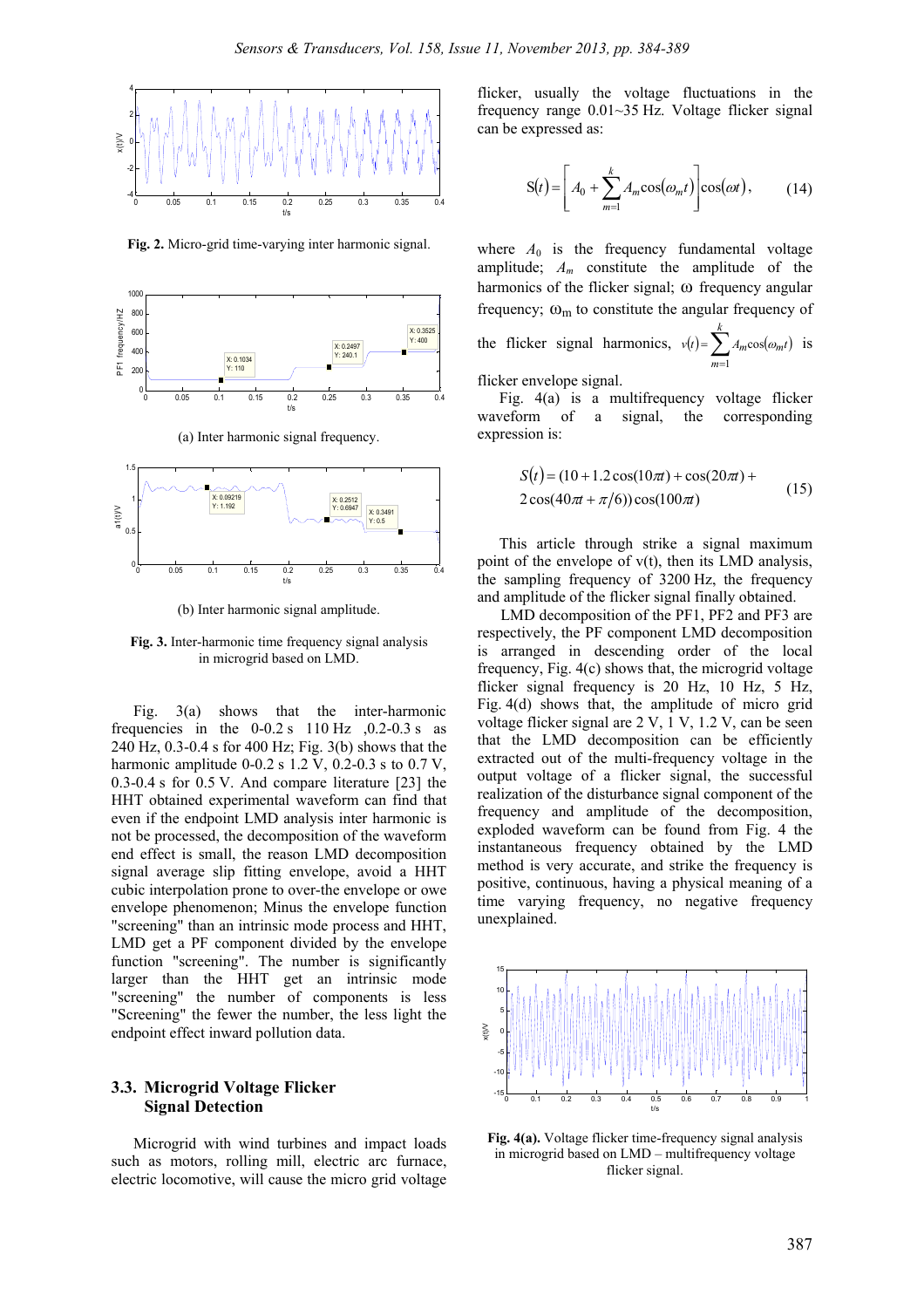

**Fig. 4(b).** Voltage flicker time-frequency signal analysis in microgrid based on LMD – envelope signal of the voltage flicker signal.



**Fig. 4(c).** Voltage flicker time-frequency signal analysis in microgrid based on LMD – frequency.



**Fig. 4.** Voltage flicker time-frequency signal analysis in microgrid based on LMD – amplitude function of PF component.

#### **4. Experimental Verification**

Fig.  $5(a)$  shows,  $x(t)$  is multiple frequency harmonic distortion signal of power transformer in a microgrid system. Sampling frequency is 3200 Hz, ∆=0.001, to filter the high frequency noise signal, the PF component using LMD algorithm separated as shown in Fig. 5(a), the frequency were separated from high to low order using the LMD algorithm; the corresponding instantaneous amplitude function waveform and instantaneous frequency function waveform is shown in Fig. 5(b), 5(c) based on HHT and LMD. Compared with HHT algorithm, simulation results show that LMD algorithm is better than HHT algorithm in the parameter fluctuation of transient characteristic parameter detection, the detection accuracy and the end effect.

The steady frequency of each PF component by the least squares fitting were 250.06 Hz, 106.50 Hz, 50.04 Hz and 25.01 Hz, the multi frequency harmonic signal in the transformer with  $5<sup>th</sup>$  harmonic, fundamental harmonic and inter-harmonic. In addition, under the same conditions, the LMD algorithm running 1.143692 s, HHT running 1.962869 s, the running speed of LMD is greatly improved.



**Fig. 5.** Analysis results of the multi-frequency harmonic signal in transformer.

#### **5. Conclusions**

Micro-grids contain a large number of power electronics components and shock loading harmonics and voltage flicker. This article is the first time to use the LMD method of microgrid mutations, nonsmooth inter-harmonic signal and multi-frequency voltage flicker harmonic signal analysis, this method can be seen from the simulation results adaptive signal gradual decomposition, the PF component obtained in the decomposition projecting the local characteristics of the data, and can effectively determine the micro-grid disturbance occurred and